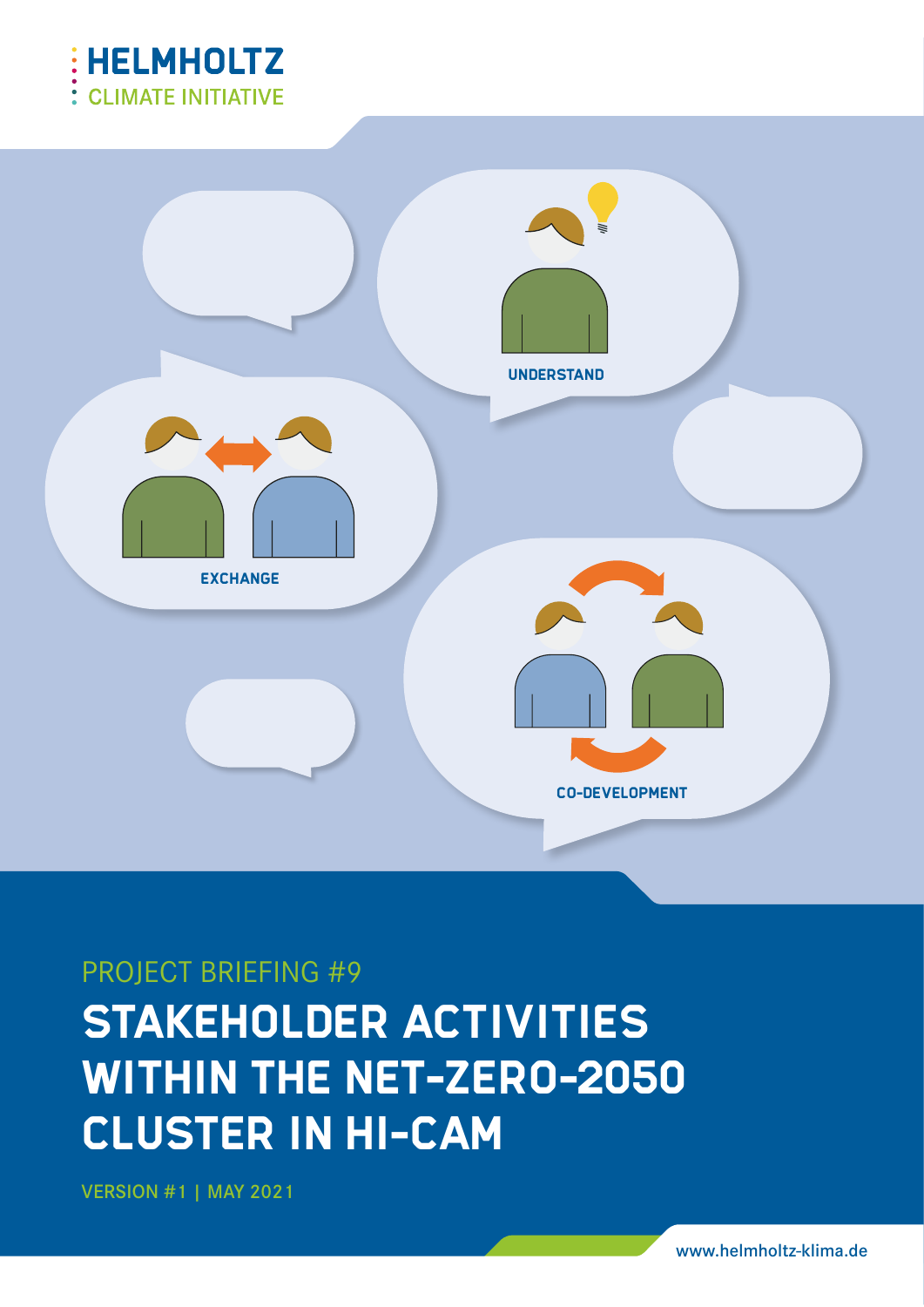# PROJECT BRIEFING #9 **STAKEHOLDER ACTIVITIES WITHIN THE NET-ZERO-2050 CLUSTER IN HI-CAM**

## AUTHORS

Juliane El Zohbi, Bettina Steuri, Christopher Ball, Ulrike Bernitt, Tanja Blome, Aljoscha Born, David Bruhn, Markus Groth, Fiona Köhnke, Nadine Mengis, Eva Schill, Swantje Preuschmann, Terese Thoni, Stefan Vögele

**Centres involved:**













www.helmholtz-klima.de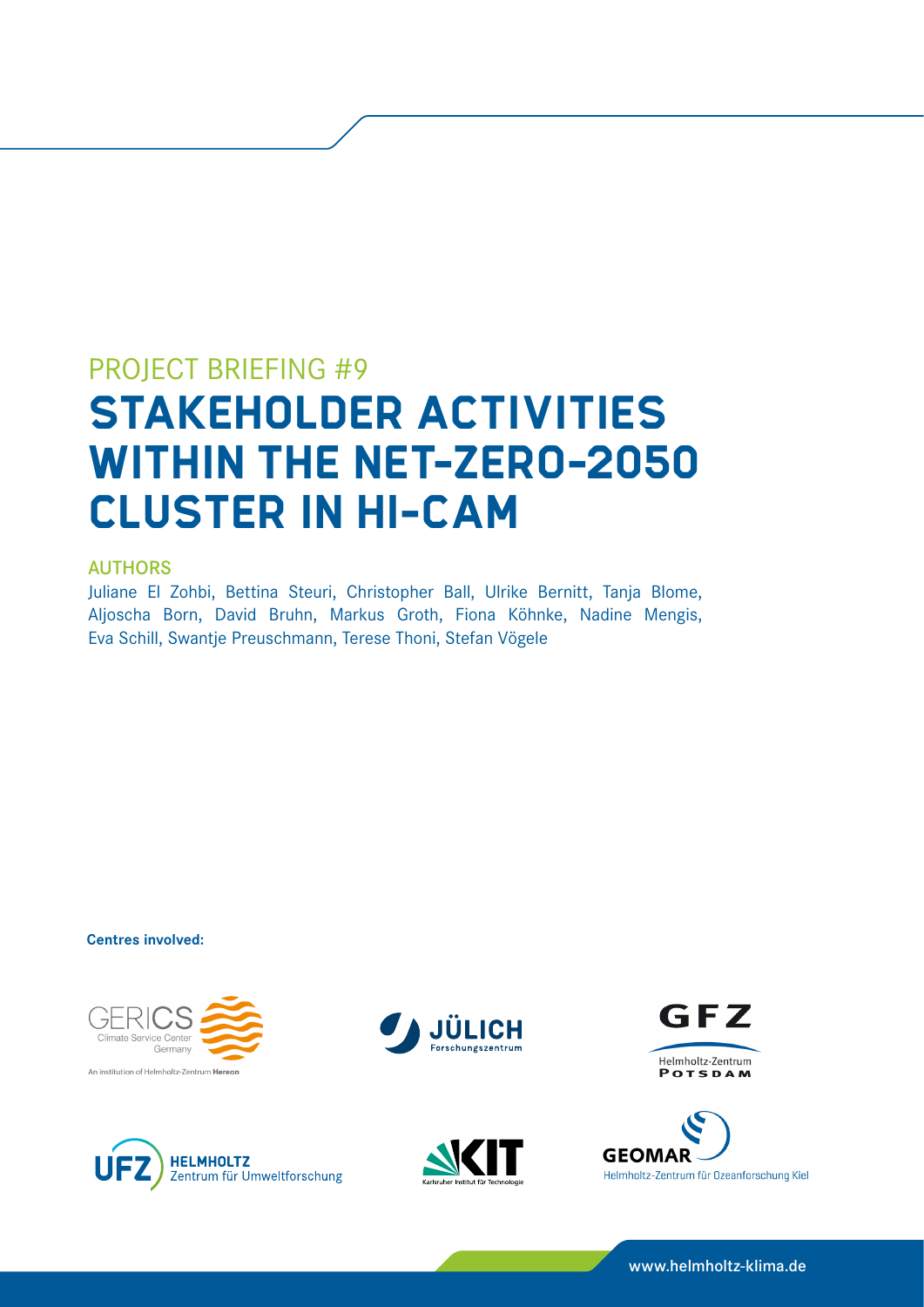

# **STAKEHOLDER ACTIVITIES WITHIN THE NET-ZERO-2050 CLUSTER IN HI-CAM**

VERSION #1 | MAY 2021

AIM

The **Net-Zero-2050** cluster's plan is to involve stakeholders at many stages. Here we present an overview of how we engage with stakeholders at different stages of the project.

#### TYPES OF ENGAGEMENT

Stakeholder engagement is key to both accelerating climate action fostering knowledge and technology transfer. Thus, **Net-Zero-2050**, Cluster I of the Helmholtz Climate Initiative, seeks active communication with stakeholders in order to move forward on the net zero challenge. The stakeholder involvement takes place across all four projects and the two case studies in **Net-Zero-2050**.

In this context, we refer to stakeholder activities in a broad sense a) to anticipate stakeholders' perceptions via an indirect contact and b) to receive expert knowledge by a direct contact in relation to negative emission technologies, carbon storage, and carbon neutrality in Germany. This covers the consultation of both internal and external experts in the field to receive their opinions and feedback on **Net-Zero-2050's** activities. On the other hand, the engagement aims to understand and to take into account the stakeholders' needs and concerns into the work of **Net-Zero-2050**, and to capitalize on stakeholder knowledge. Although the **Net-Zero-2050** partners are actively disseminating their findings through i.e., conference contributions or panel discussion, the description of the stakeholder activities in this project briefing excludes the dissemination of project results. Cluster III 'Communication' of the Helmholtz Climate Initiative takes care of the development of coherent communication strategies and campaigns to raise awareness and interact with society. This involves communicating the current state of climate research and findings relating to mitigation and adaptation pathways to the public.

A stakeholder in this context is any expert or group of experts who influences or is influenced by the research of **Net-Zero-2050**. This definition includes those not only undertaking or participating the research as part of the **Net-Zero-2050** team but also other academics, and those who are non-academics. While the definition of 'stakeholder' is very versatile, different engagement approaches have proven to be effective. Steuri et al. (in prep.), Bruno Soares & Buontempo 2019 and Durham et al. 2014 propose different levels of user engagement, distinguished by the degree of intensity of participation ranging from spreading knowledge as a one-way communication stream to intensive collaborations. Inspired by these levels, we can group the activities of **Net-Zero-2050** roughly into three levels user engagement levels: understand, exchange and co-development.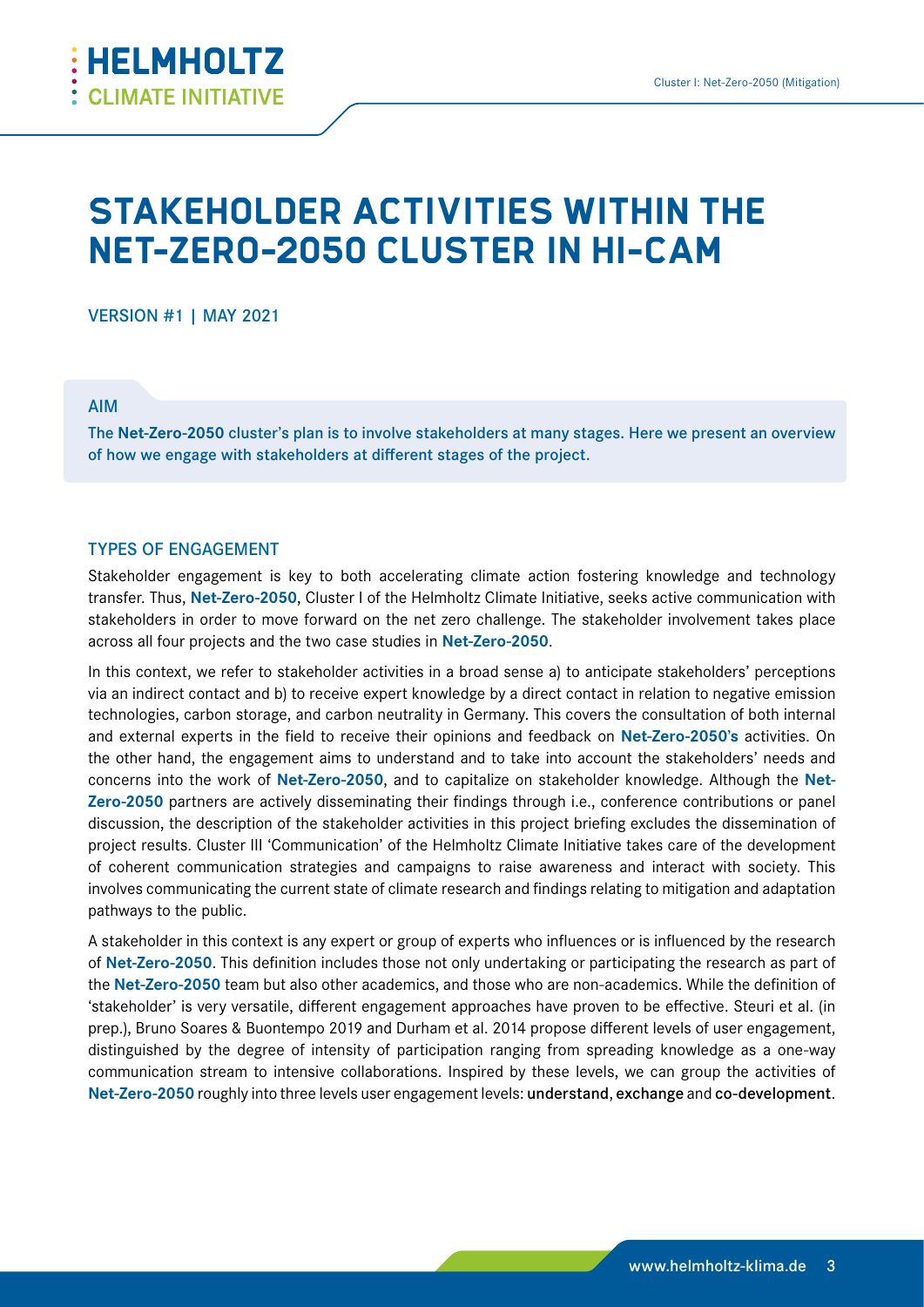



#### Understand

This level is based on a one-way communication channel. Here we gather information or advice from stakeholders and take those views into consideration in **Net-Zero-2050's** work. The analysis of information builds on both the anticipation of the stakeholders' perception by desk research (using secondary data) and on the engagement of stakeholders via a direct one-way contact through e.g. surveys.



#### Exchange

This level is based on a two-way communication channel. At a certain point of time, the status of work within **Net-Zero-2050** is discussed with stakeholders. This involves an exchange where different perspectives are explored. The feedback feeds into the work of **Net-Zero-2050**.



Co-development

This level is based on a regular two-way communication channel. The exchange with stakeholders takes places several times in a row on the same topic. The aim is to consider the perspectives of the stakeholders directly in the development of concepts or products within **Net-Zero-2050**.

With the aim to bring together the versatile expert knowledge across **Net-Zero-2050** and to foster the interdisciplinary work of **Net-Zero-2050**, we launched a 'dialogue series' in January 2021. At an interval of four weeks, a workshop takes places inviting the experts of various fields. Each workshop is dedicated to a specific topic and organised by different partners.

#### INSIGHTS INTO THE STAKEHOLDER ACTIVITIES

Each of the three levels of stakeholder engagement comprises a number of activities. Here we give some insight into the activities within **Net-Zero-2050** at each of the levels. Table 1 gives an overview of the activities. Below in ten short profiles, you will find a brief description of each activity behind the levels.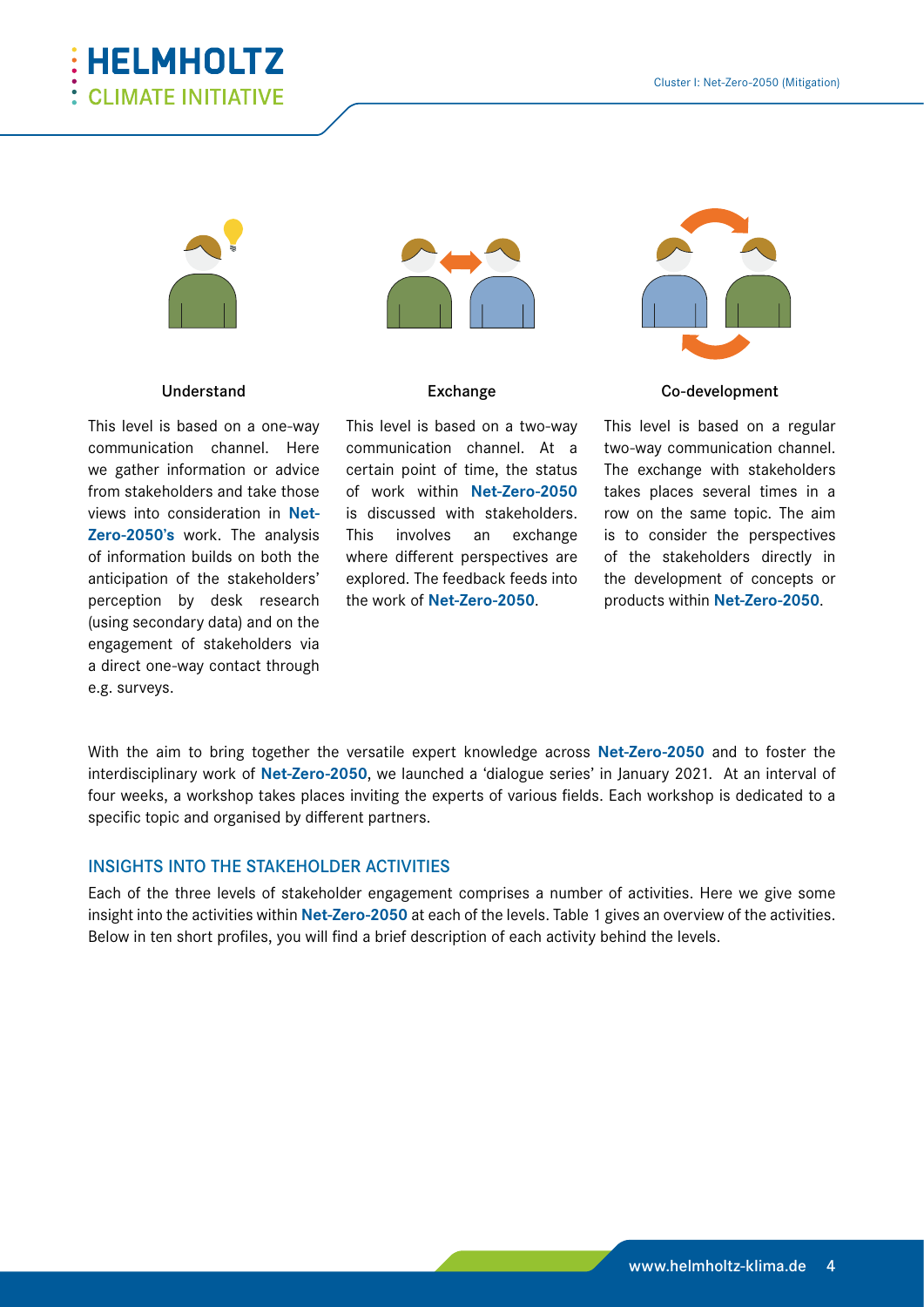

Table 1: The stakeholder activities of **Net-Zero-2050** are here broken down in single activities. They are assigned to the three levels. Activities that are in planning are marked in blue.

| Title                                                                             | Understand   | <b>Exchange</b> | Co-development          |
|-----------------------------------------------------------------------------------|--------------|-----------------|-------------------------|
| Net-Zero-2050 Roadmap                                                             |              | X               | X                       |
| <b>Roadmap Scenarios</b>                                                          |              | X               |                         |
| <b>Framing System</b>                                                             |              | $\mathsf{X}$    |                         |
| <b>Technology Assessment</b><br><b>Matrix</b>                                     |              | X               | X                       |
| Net-zero-2050 web atlas                                                           | X            |                 | $\overline{\mathsf{X}}$ |
| <b>Spatial Heterogeneity:</b><br><b>Challenge and Opportunity for</b><br>Net-Zero | X            |                 |                         |
| Storage and re-use of CO <sub>2</sub> and<br>H <sub>2</sub>                       |              | X               | X                       |
| Soil Carbon App                                                                   | $\mathsf{X}$ | $\mathsf{X}$    |                         |
| Climate-neutral city -<br>dialogues with citizens and<br>stakeholders             | X            | χ               |                         |
| <b>Climate-neutral Helmholtz</b><br><b>Society</b>                                |              | X               |                         |

|          | Net-Zero-2050 Roadmap                                                                                                                                                                                                                               |
|----------|-----------------------------------------------------------------------------------------------------------------------------------------------------------------------------------------------------------------------------------------------------|
|          | Description                                                                                                                                                                                                                                         |
|          | The Net-Zero-2050 Roadmap will be the main outcome of <b>Net-Zero-2050</b> with the aim to<br>demonstrate the Helmholtz Association's leading role through its scientific findings and<br>activities in contributing to a net-zero Germany in 2050. |
|          | <b>Status</b>                                                                                                                                                                                                                                       |
|          | The concept of the <b>Net-Zero-2050</b> Roadmap was discussed at<br>Net-Zero-2050 workshop in February 2021.                                                                                                                                        |
| Exchange |                                                                                                                                                                                                                                                     |
|          | Outlook                                                                                                                                                                                                                                             |
|          | Through various ways such as workshops and active exchange, knowledge from each project<br>within Net-Zero-2050 will feed into and shape the Net-Zero-2050 Roadmap.                                                                                 |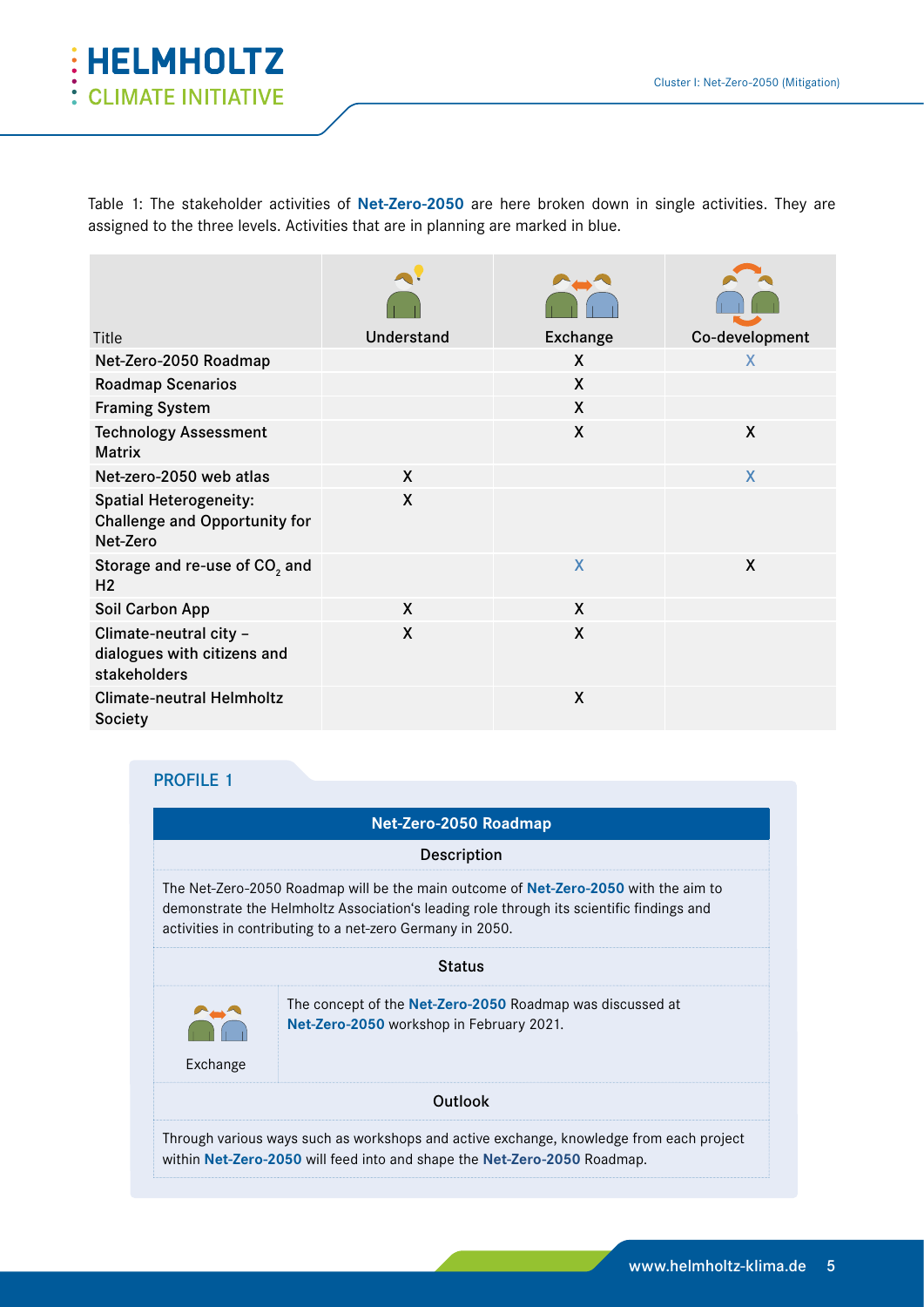

|          | <b>Roadmap Scenarios</b>                                                                                                                                                                                                                                  |
|----------|-----------------------------------------------------------------------------------------------------------------------------------------------------------------------------------------------------------------------------------------------------------|
|          | Description                                                                                                                                                                                                                                               |
|          | Focusing on different combinations of carbon dioxide removal options and the German energy<br>system, the Roadmap Scenarios (as a part of the Net-Zero-2050 Roadmap) show different,<br>cross-sectoral trajectories to reach net-zero in Germany by 2050. |
|          | <b>Status</b>                                                                                                                                                                                                                                             |
| Exchange | The third workshop of the 'dialogues series' invited internal experts to<br>discuss synergies and trade-offs between carbon dioxide removal options<br>in the German context.                                                                             |
|          | <b>Outlook</b>                                                                                                                                                                                                                                            |
|          | Reflection/review of Roadmap Scenarios via online workshop with external stakeholders<br>mainly from intermediary institutions (with an open invitation to other groups) is planned.                                                                      |

|                                                                                                                                                                                                                                                                                                                                                                 | <b>Framing System</b>                                                                                                                                                                                                                     |  |
|-----------------------------------------------------------------------------------------------------------------------------------------------------------------------------------------------------------------------------------------------------------------------------------------------------------------------------------------------------------------|-------------------------------------------------------------------------------------------------------------------------------------------------------------------------------------------------------------------------------------------|--|
|                                                                                                                                                                                                                                                                                                                                                                 | Description                                                                                                                                                                                                                               |  |
|                                                                                                                                                                                                                                                                                                                                                                 | Providing a framework for the Carbon-Emission-Based System, the Framing System describes<br>different dimensions in the German context, e.g. the economic and socio-cultural dimension.                                                   |  |
| <b>Status</b>                                                                                                                                                                                                                                                                                                                                                   |                                                                                                                                                                                                                                           |  |
| $\begin{picture}(180,10) \put(0,0){\line(1,0){10}} \put(10,0){\line(1,0){10}} \put(10,0){\line(1,0){10}} \put(10,0){\line(1,0){10}} \put(10,0){\line(1,0){10}} \put(10,0){\line(1,0){10}} \put(10,0){\line(1,0){10}} \put(10,0){\line(1,0){10}} \put(10,0){\line(1,0){10}} \put(10,0){\line(1,0){10}} \put(10,0){\line(1,0){10}} \put(10,0){\line($<br>Exchange | The Framing System was discussed internally with the Principal<br>Investigators in Net-Zero-2050 and additionally sent to external experts<br>for reflection.                                                                             |  |
|                                                                                                                                                                                                                                                                                                                                                                 | <b>Outlook</b>                                                                                                                                                                                                                            |  |
|                                                                                                                                                                                                                                                                                                                                                                 | The received feedback was fed into the finalisation of the Framing System. The overall system<br>being relevant for Net-Zero-2050 is planned to be published, including both the Carbon-<br>Emission-Based System and the Framing System. |  |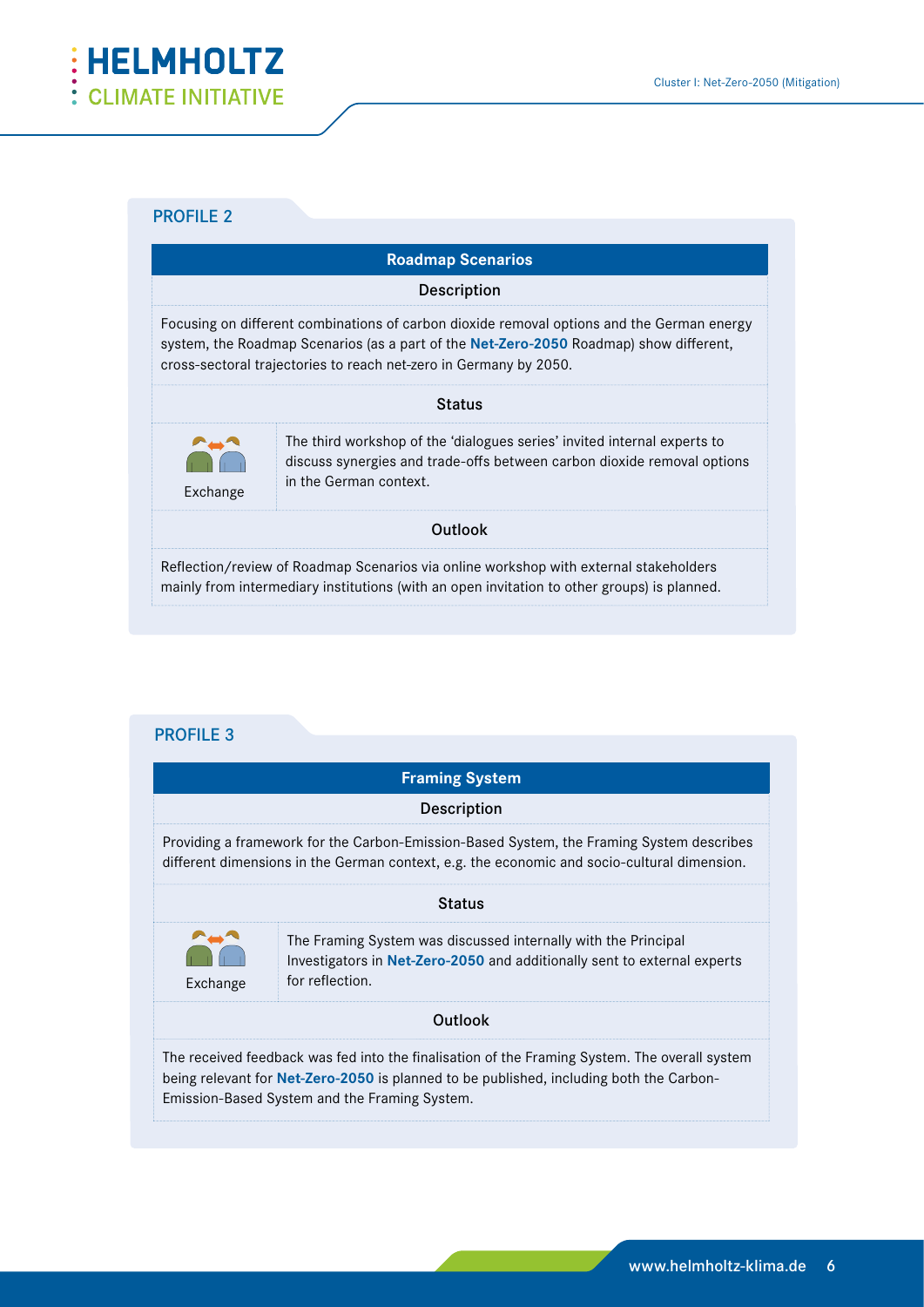

| <b>Technology Assessment Matrix</b> |                                                                                                                                                                                                                                                                                                                                                                                                                                                                  |
|-------------------------------------|------------------------------------------------------------------------------------------------------------------------------------------------------------------------------------------------------------------------------------------------------------------------------------------------------------------------------------------------------------------------------------------------------------------------------------------------------------------|
|                                     | <b>Description</b>                                                                                                                                                                                                                                                                                                                                                                                                                                               |
|                                     | The Technology Assessment Matrix (TAM) is a tool that provides a comprehensive comparison<br>of the available carbon dioxide reduction measures in Germany to reach Net Zero 2050.                                                                                                                                                                                                                                                                               |
|                                     | <b>Status</b>                                                                                                                                                                                                                                                                                                                                                                                                                                                    |
| Exchange                            | The first workshop of the 'dialogue series' in January 2021 was dedicated for<br>assessing the applicability of the TAM indicators with internal <b>Net-Zero-2050</b><br>experts (ranging from technological CDR to natural sink enhancement experts).<br>The revised version of the TAM will be filled within Net-Zero-2050 to provide a<br>comparative feasibility assessment of available carbon dioxide removal options<br>within the German framing system. |
| Co-development                      | The first draft of the TAM indicators was designed by an inter-disciplinary<br>group of experts including climate dynamic, ecology, economy, and social<br>scientists, as well as technological and legal experts.                                                                                                                                                                                                                                               |
|                                     | Outlook                                                                                                                                                                                                                                                                                                                                                                                                                                                          |
|                                     |                                                                                                                                                                                                                                                                                                                                                                                                                                                                  |

Further review of the TAM indicators by external experts is ongoing.

|                            | Net-zero-2050 web atlas                                                                                                                                                                                                                                                                                       |
|----------------------------|---------------------------------------------------------------------------------------------------------------------------------------------------------------------------------------------------------------------------------------------------------------------------------------------------------------|
|                            | Description                                                                                                                                                                                                                                                                                                   |
| Net-Zero-2050 findings.    | This online-based communication tool provides information on the potentials to avoid emitting<br>CO <sub>2</sub> or to remove it from the atmosphere, in order to achieve net zero in 2050 based on the                                                                                                       |
|                            | <b>Status</b>                                                                                                                                                                                                                                                                                                 |
| $\mathbf{A}$<br>Understand | The web-atlas is built upon a proven format and on experiences we made<br>in former projects, including direct stakeholder involvement. Experience<br>and feedback from previous similar web-platform have revealed the need<br>for different levels of information for such type of knowledge transfer tool. |
|                            | <b>Outlook</b>                                                                                                                                                                                                                                                                                                |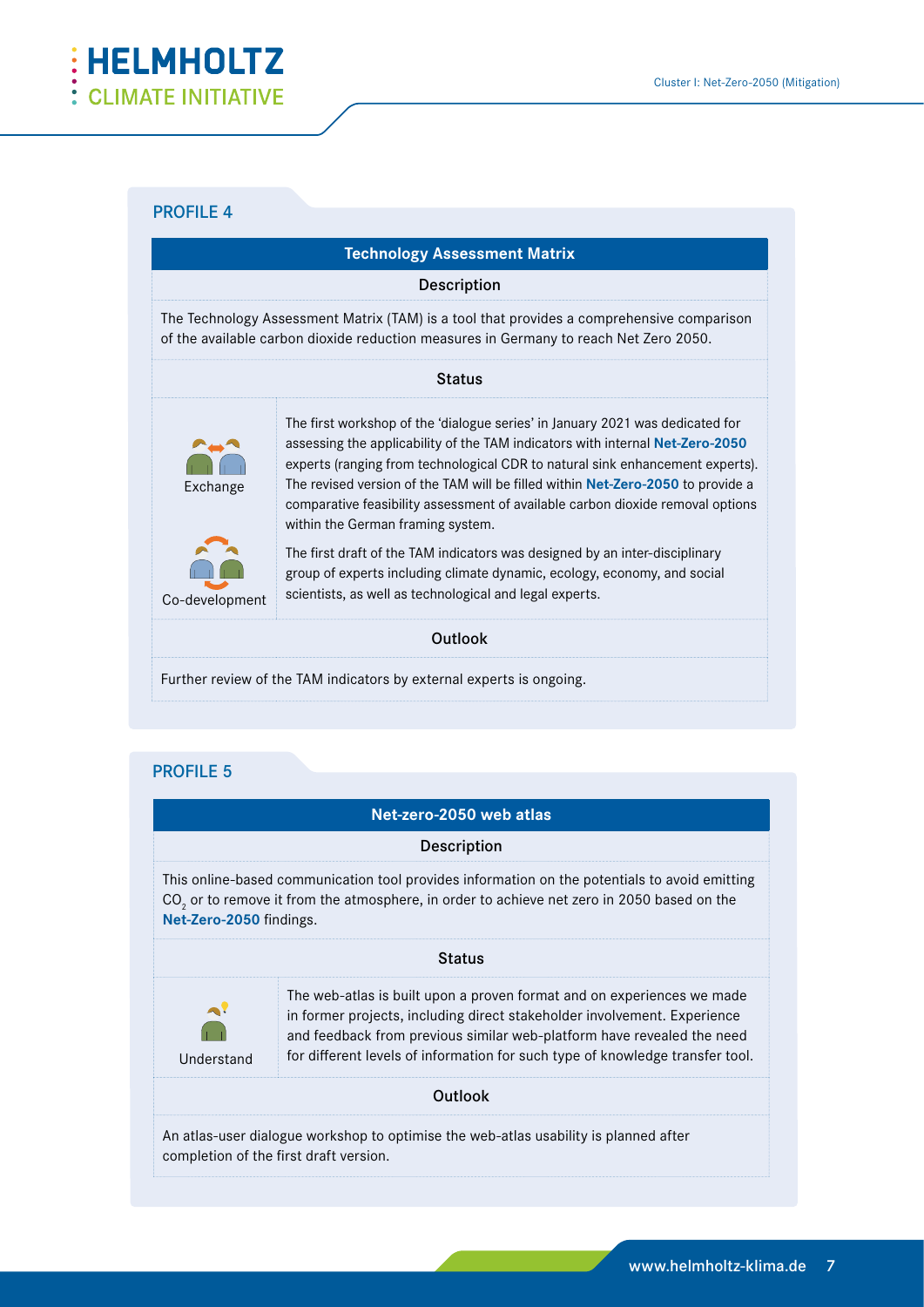

|                                    | Spatial Heterogeneity: Challenge and Opportunity for Net-Zero                                                                                                                                                                                                                                               |
|------------------------------------|-------------------------------------------------------------------------------------------------------------------------------------------------------------------------------------------------------------------------------------------------------------------------------------------------------------|
|                                    | <b>Description</b>                                                                                                                                                                                                                                                                                          |
| energy transformation.             | Mapping the heterogeneity in stakeholder preferences and distribution with regard to the                                                                                                                                                                                                                    |
|                                    | <b>Status</b>                                                                                                                                                                                                                                                                                               |
| $\ddot{\phantom{a}}$<br>Understand | Desk research, based on secondary data, in combination with an Multi-<br>Actor-Multi-Criteria analysis was applied to get a picture of the preferences<br>of stakeholders towards scenarios, differences in preferences over time<br>and regional differences in attitudes towards transformation pathways. |
|                                    | <b>Outlook</b>                                                                                                                                                                                                                                                                                              |
|                                    | Information on possible resistance against and preferences for transformation pathways will<br>be published in a policy paper and other scientific papers this year.                                                                                                                                        |

|                                  | Storage and re-use of CO <sub>2</sub> and H2                                                                                                                                                                                                                          |
|----------------------------------|-----------------------------------------------------------------------------------------------------------------------------------------------------------------------------------------------------------------------------------------------------------------------|
|                                  | Description                                                                                                                                                                                                                                                           |
|                                  | Finding sub-surface storage solutions and quantifying their potential contribution to Net-Zero.                                                                                                                                                                       |
|                                  | <b>Status</b>                                                                                                                                                                                                                                                         |
| Co-development                   | Regular working meetings with the cement and oil industry are conducted<br>to develop a joint carbon capture, utilisation and storage concept (CCUS).<br>Together with a large industrial manufacturing company we develop a CO <sub>2</sub> -<br>geothermal project. |
|                                  | <b>Outlook</b>                                                                                                                                                                                                                                                        |
| ongoing research on CCS and CCUS | A stakeholder dialogue is planned to additionally foster the contact with industry and<br>regulators (e.g., the mining authority for underground regulations).<br>An information event for political decision makers is planned on the available knowledge and        |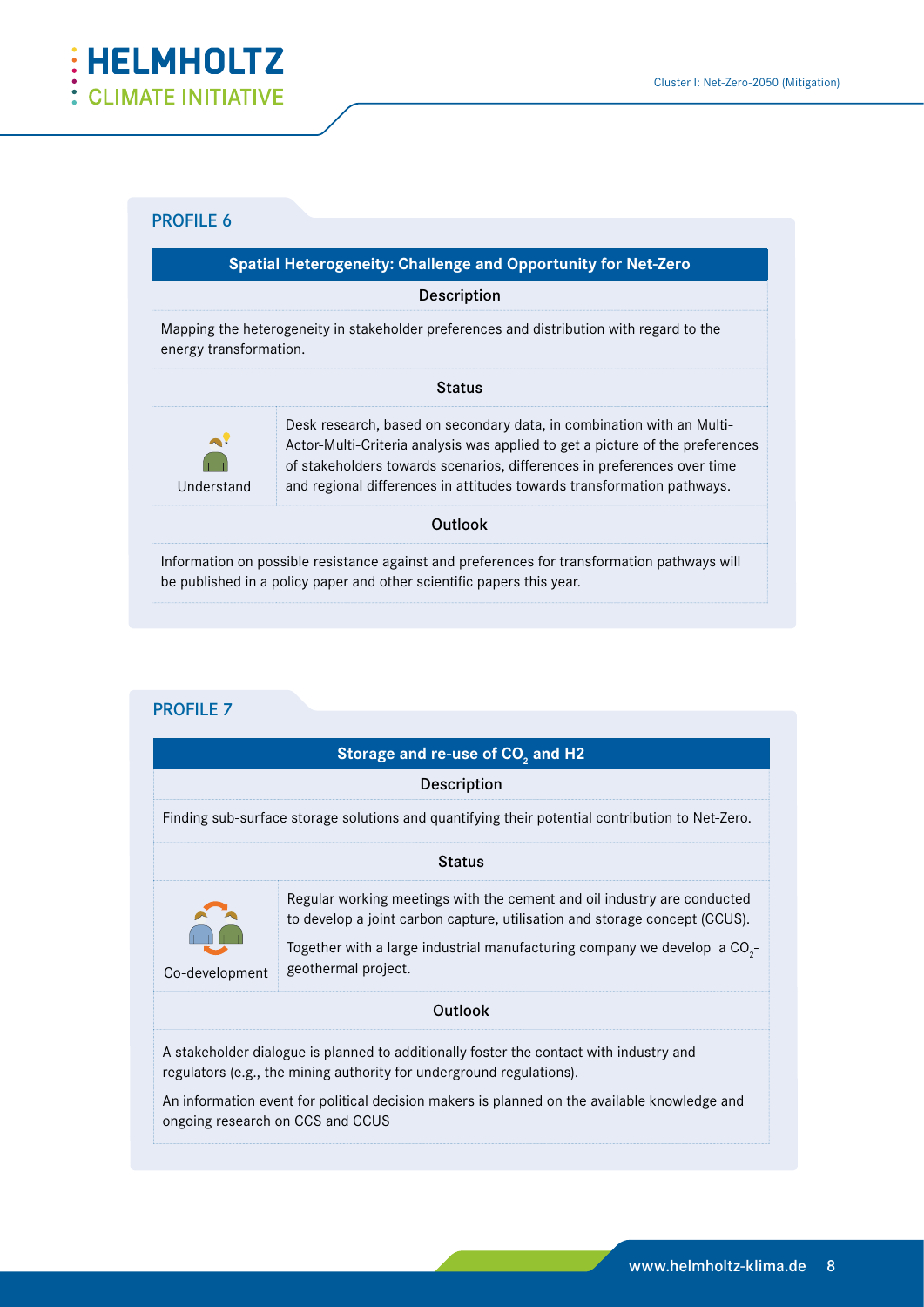

|                                  | <b>Soil Carbon App</b>                                                                                                                                                                         |
|----------------------------------|------------------------------------------------------------------------------------------------------------------------------------------------------------------------------------------------|
|                                  | <b>Description</b>                                                                                                                                                                             |
|                                  | The Soil Carbon App will provide high resolution information on the potential of soil carbon<br>storage for different agricultural management options under changing climate conditions.       |
|                                  | <b>Status</b>                                                                                                                                                                                  |
| $\blacktriangle$ .<br>Understand | The concept for the app was carefully designed along a solid understanding<br>of the requirements of the potential users of the app.                                                           |
| Exchange                         | We have consulted experts from the Thünen Institute for exchange on the<br>topic of soil carbon and app development.                                                                           |
|                                  | <b>Outlook</b>                                                                                                                                                                                 |
| app's concept.                   | An exchange with internal partners is planned, as well as with external partners from the<br>Thünen Institute, hopefully be realised before the end of the project, to collect feedback on the |

| Climate-neutral city - dialogues with citizens and stakeholders (Case Study I) |                                                                                                                                                                                                                                                |
|--------------------------------------------------------------------------------|------------------------------------------------------------------------------------------------------------------------------------------------------------------------------------------------------------------------------------------------|
|                                                                                | Description                                                                                                                                                                                                                                    |
|                                                                                | Based on a synthesis of previous initiatives and activities regarding climate-neutral cities, a<br>case study with stakeholders and public will be carried out in the city and county of Karlsruhe,<br>using different formats of interaction. |
|                                                                                | <b>Status</b>                                                                                                                                                                                                                                  |
| $\Delta$<br>Understand                                                         | Synthesis of twelve German cities on the way to climate-neutrality as well<br>as key supporting initiatives for cities as a living document provided online.                                                                                   |
| AAR<br>Exchange                                                                | Collecting and structuring lessons learned from different formats of<br>interaction with public - like workshops in a concept of co-design -<br>regarding the case of geothermal energy.                                                       |
|                                                                                | <b>Outlook</b>                                                                                                                                                                                                                                 |
|                                                                                | Further workshops and interactions with stakeholders are planned with a stronger focus on<br>city representatives and stakeholders, also taking into account current lessons learned from<br>other already ongoing activities in Karlsruhe.    |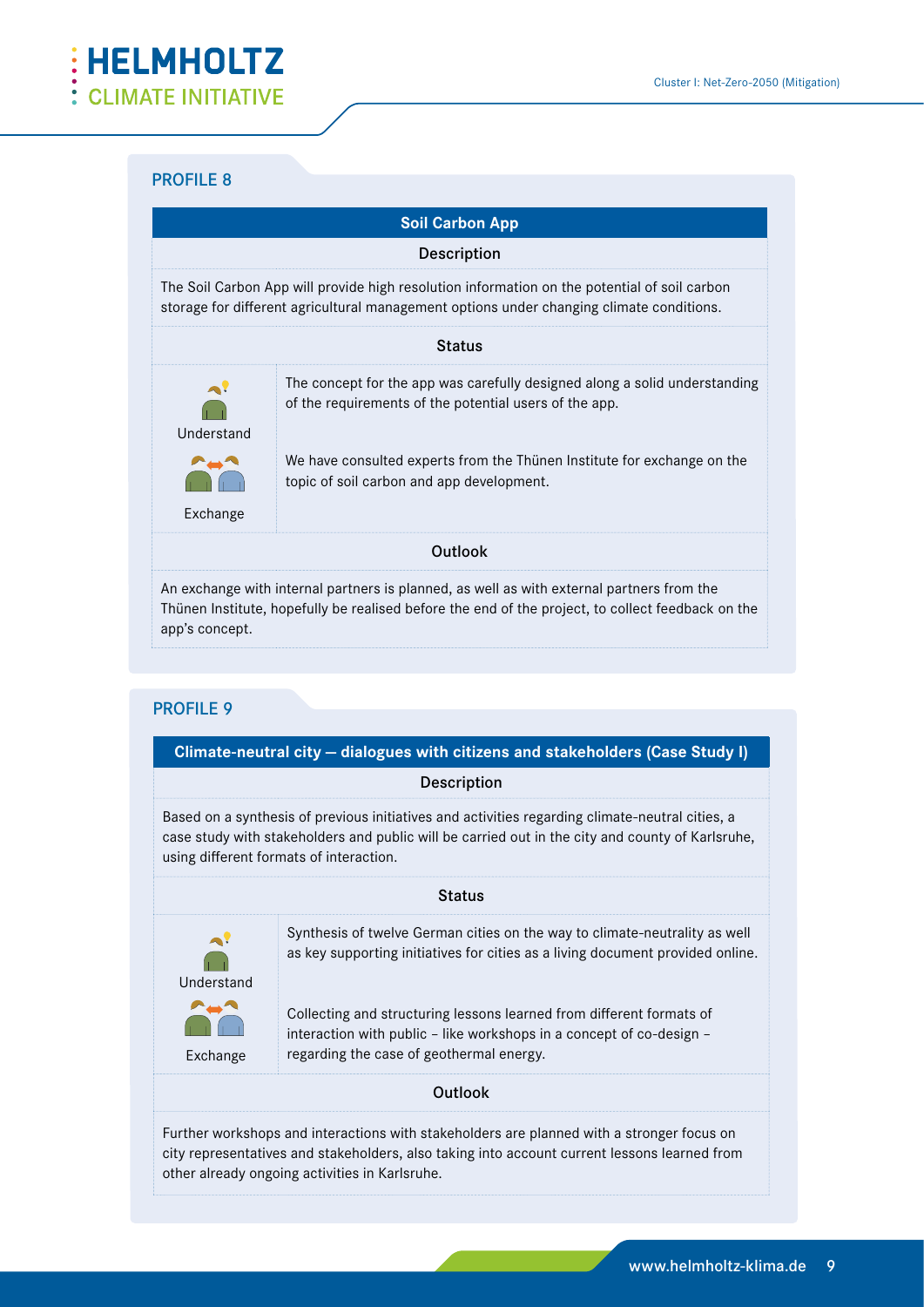

|                         | <b>Climate-neutral Helmholtz Society (Case Study II)</b>                                                                                                                                                                                                                                                                                                                                                        |
|-------------------------|-----------------------------------------------------------------------------------------------------------------------------------------------------------------------------------------------------------------------------------------------------------------------------------------------------------------------------------------------------------------------------------------------------------------|
|                         | <b>Description</b>                                                                                                                                                                                                                                                                                                                                                                                              |
|                         | This Case Study develops on the one hand - in cooperation with the Helmholtz centres $-$ a first<br>CO <sub>2</sub> balance and on the other hand a roadmap for a climate neutral Helmholtz Society.                                                                                                                                                                                                            |
|                         | <b>Status</b>                                                                                                                                                                                                                                                                                                                                                                                                   |
| Exchange                | The main task of the Case Study is the contact and regular exchange with<br>the Helmholtz centres in order to obtain information about their emissions<br>and energy consumption. Some centres are already in the process of<br>implementing or developing their own reduction and climate protection<br>measures. These will be taken into account in the case study and can help<br>other centres as a guide. |
|                         | Outlook                                                                                                                                                                                                                                                                                                                                                                                                         |
| developed and expanded. | The exchange with Helmholtz centers continues and the CO, balance is constantly being                                                                                                                                                                                                                                                                                                                           |

#### SLOW DOWN

The current Covid-19 pandemic, that started beginning of 2020, has slowed down some of involvements of stakeholders. The delays refer to sending out surveys but also workshops and interviews that could not be held, especially with external stakeholders. Some of the on-site activities could be replaced by video calls. Some activities have been replaced by stronger focus on desk research.

#### **REFERENCES**

- ℅ Bruno Soares, M., and Buontempo, C. (2019). Challenges to the sustainability of climate services in Europe. WIREs. Clim. Change. 10:e587. doi: 10.1002/wcc.587
- ℅ Durham E., Baker H., Smith M., Moore E. & Morgan V. (2014). The BiodivERsA Stakeholder Engagement Hand-book. BiodivERsA, Paris (108 pp).
- ℅ Steuri, B., Viktor, E., El Zohbi, J., & Jacob D. (in prep.) Fashionable Climate Services: The hats and styles of user engagement.